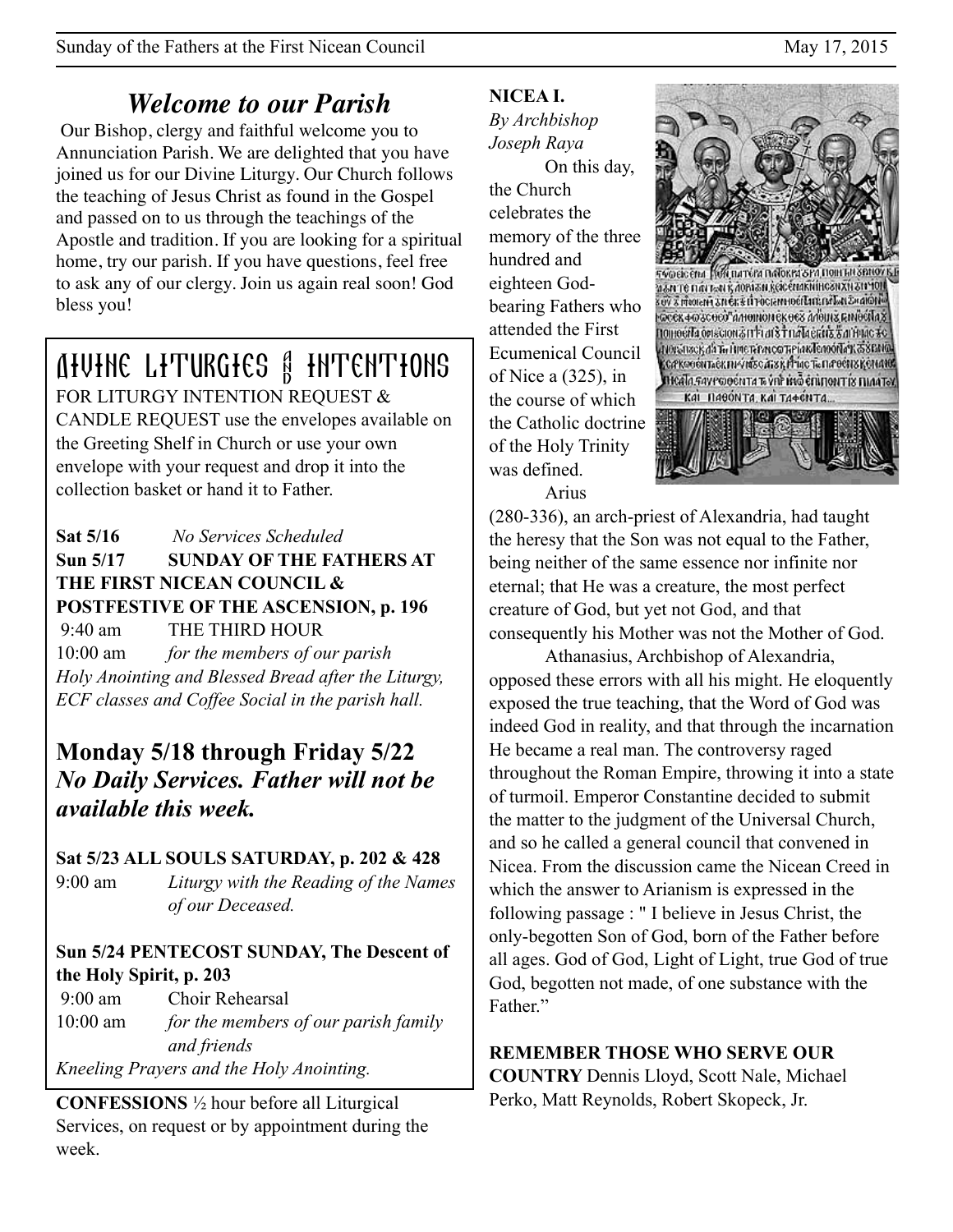**PRAYER REQUESTS** Anne Wolf, Stella Navarette, Nicholas Moyta, Jean Anderson, Betty Belanger, Betty Perebzak, Sister Kathy Izer, the sister to Fr. Wes Izer, Robert O'Loughlin, the father of Fr. Michael, David, the brother of Marilyn Cooper, Richard Sesma, Deanna Keefe, Jean Mayo, Rita Pipta's mother, Ron Lowery & Family, Alex Vida, Susan Dovin, Evdokiya Obushko, Kay Weil, Janet Lambert, and Ron, Carol & Gilbert Pasmant, Ethan McArthur. Our Christian friends undergoing persecution in Pakistan, Iraq, Iran, Syria, Egypt and other lands. For "gentle showers" upon our land that it fill our reservoirs.

## **7 DAY CANDLE OFFERING Eternal Light:**  *Intention of Sally Rock*  **Icon of our Lord:**  *The Gerola Family by Chris Gerola The Scottini Family by Chris Gerola*

**Icon of the Theotokos** *+Helen Kim by Chris Gerola The Shackleton Family by Chris Gerola*  **Vestibule Icon of our Lord:**  *Helen Bruce by Kay Terry*

# **Parish Calendar & Upcoming Events**

This week

- **Mon 5/18-5/22** Fr. Stephen will be in Phoenix, AZ for a Intereparchial Liturgy Commission Meeting. No Daily Liturgy for this week.
- **Sat 5/23 5TH ALL SOULS SATURDAY**  9:00 am Liturgy & Panachida
- **Mon 5/25 MEMORIAL DAY PENTECOST MON** 9:00 am Liturgy w/ Procession
- **Fri 5/29 NINTH ANNUAL ROMAN & EASTERN CATHOLIC AND ORTHODOX CHRISTIAN ECUMENICAL SERVICE** of prayer for Christian Unity celebrating Pentecost. Our choir will be singing. See Bob Pipta for info 7:00 pm at Christ Cathedral Arboretum, Garden Grove, CA

#### **MYRRH-BEARERS RETREAT—MARK YOUR CALENDARS NOW! EPARCHIAL EVENT**

 "Women, be heralds of the Good News!" is the call to all women of this parish to participate in this year's Myrrh-bearers Retreat at the Franciscan Renewal Center in Scottsdale, AZ *from Friday, June 26th to Sunday, June 28th.*

 The theme is Myrrh-bearers--Women of Faith with a focus on Heart to Heart Evangelization! The retreat is for girls 7-11 years, teen girls from 12-17 and for women 18+ years.

 Costs range from \$75 to \$175 per person based on Track and room accommodations Registration forms are available on the table at the entrance to the church. *Contact: Sister Jean Marie 602-861-9778 or* **[e-mail--jean.sister@cox.net](mailto:e-mail--jean.sister@cox.net)**

**ALIVE IN CHRIST RETREAT CAMP FOR BOYS AND THEIR FATHERS** What could be better than a long weekend of prayer, sports, spiritual talks, games and skits in the beautiful Palomar Mountain Range The "Alive in Christ" ascetically boot camp for Byzantine Catholic boys and their fathers will be held this year July 30- August 2, at "Palomar Christian Conference Center" Northeast of San Diego, CA. Boys and young men 7-17 will join bishop Gerald in the decade long tradition, and return enlivened and enlighten. (Boys 7-10 are required to have a male guardian with them.) **Application deadline: June 29th. Application packets available on the Greeting Shelf in church in a special folder.** 

**GIFT SHOP** Open after the Sunday Liturgy. See Sue Petyo for more information.

#### **COFFEE SOCIAL HOST** Thank you!

MAY- Jean Berardi & Margaret Hatton JUNE- Malinick Family

#### **READER/CHOIR REHEARSAL SCHEDULE**

TODAY-The Third Hour 9:40 am ……George Petyo 5/24- Rehearsal 9:00 - 9:45 am ………Steve Kopko 5/31- The Third Hour 9:40 am ……………Jon Weil See our Cantor Bob Pipta for more information or if you want to join our school of cantors & readers.